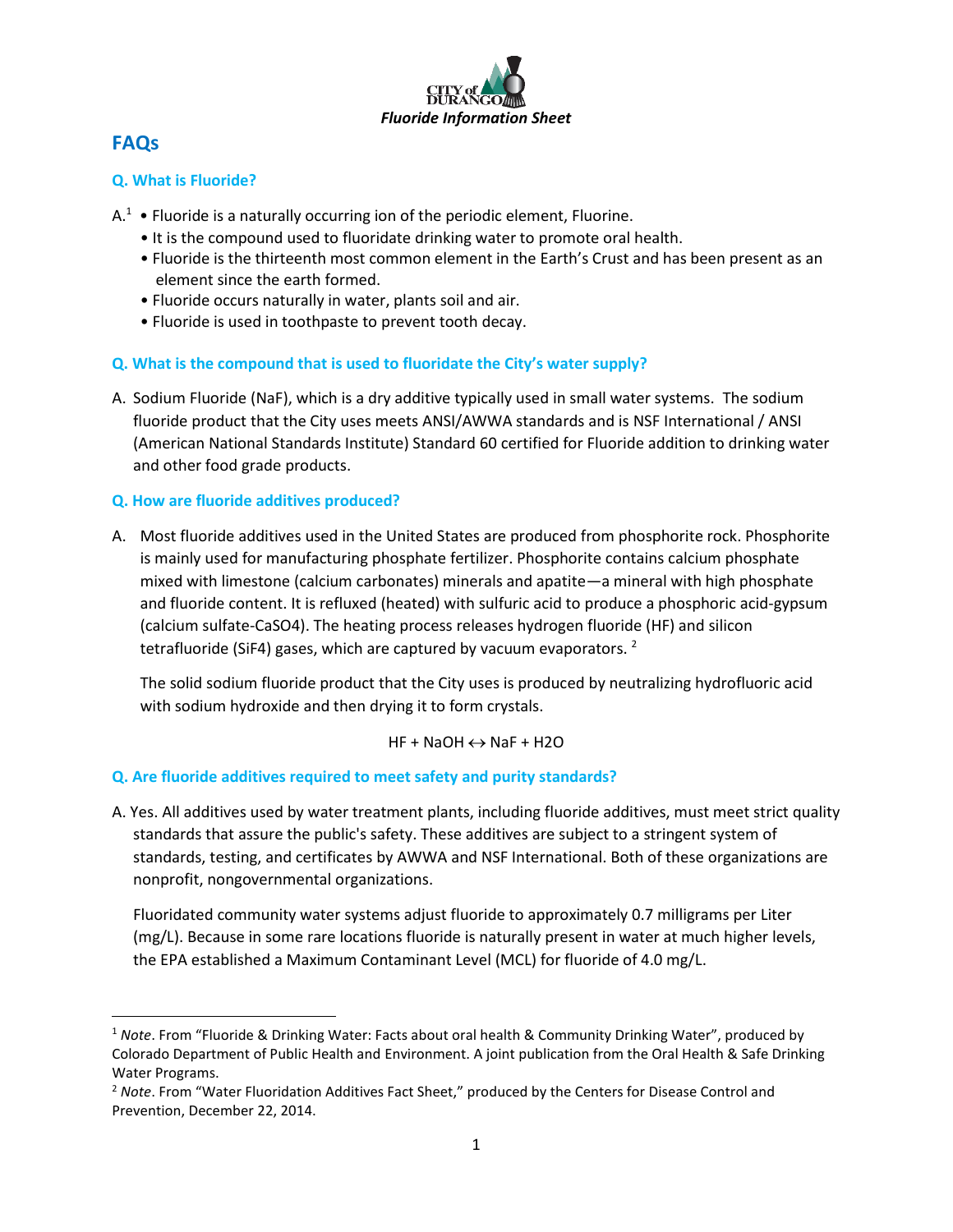

The AWWA standards for sodium fluoride additives is ANSI/AWWA B701. AWWA standards are reviewed and updated at least every 5 years. AWWA standards stipulate product quality testing requirements and verification.<sup>3</sup>

#### **Q. Do these standards apply to products that are not manufactured domestically?**

A. Yes. The NSF/ANSI Standard 60 limits a chemical or product's contribution of contaminants to drinking water applications. Standard 60 provides for product purity and safety assurance that aim to prevent adding harmful levels of contaminants from chemicals and water treatment additives. It includes a detailed audit of the production of the additive products, validation testing of quality, and auditing of all locations for logistic handling. There are also specific criteria for imported products from other countries, and in conjunction with NSF/ANSI Standard 223, there is conformity in quality controls regardless of where certification occurs or which entity performs the certification.

#### **Q. Are there standards for impurities such as arsenic and lead?**

A. Fluoride additives are analyzed for potential impurities including arsenic, lead, and radionuclides. Verification of compliance with NSF/ANSI Standard 60 is also be certified.

Members of the public have raised concerns about arsenic in drinking water. Fluoride additives may contain some arsenic. The EPA allowable amount for arsenic in drinking water is 10 parts per billion. NSF quality testing has found that most fluoride additive samples do not have detectable levels of arsenic. 4

#### **Q. Does the City use pharmaceutical-grade fluoride additives?**

A. No. Pharmaceutical grading standards used in formulating prescription drugs are not appropriate for water fluoridation additives. If applied, those standards could actually exceed the amount of impurities allowed by AWWA and NSF/ANSI in drinking water. <sup>5</sup>

Given the volumes of chemicals used in water fluoridation, a pharmaceutical grade of sodium fluoride for fluoridation could potentially contain much higher levels of arsenic, radionuclides, and regulated heavy metals than an NSF/ANSI Standard 60-certified product. <sup>6</sup>

#### **Q. How do Fluoride additives differ from naturally occurring fluoride?**

 $\overline{a}$ 

<sup>5</sup> *Note*. From "Water Fluoridation Additives Fact Sheet," produced by the Centers for Disease Control and Prevention, December 22, 2014.

<sup>6</sup> *Note*. From "NSF Fact Sheet on Fluoridation Products," produced by the National Sanitation Foundation, February 15, 2013.

<sup>&</sup>lt;sup>3</sup> Note. From "Water Fluoridation Additives Fact Sheet," produced by the Centers for Disease Control and Prevention, December 22, 2014.

<sup>4</sup> *Note*. From "Water Fluoridation Additives Fact Sheet," produced by the Centers for Disease Control and Prevention, December 22, 2014.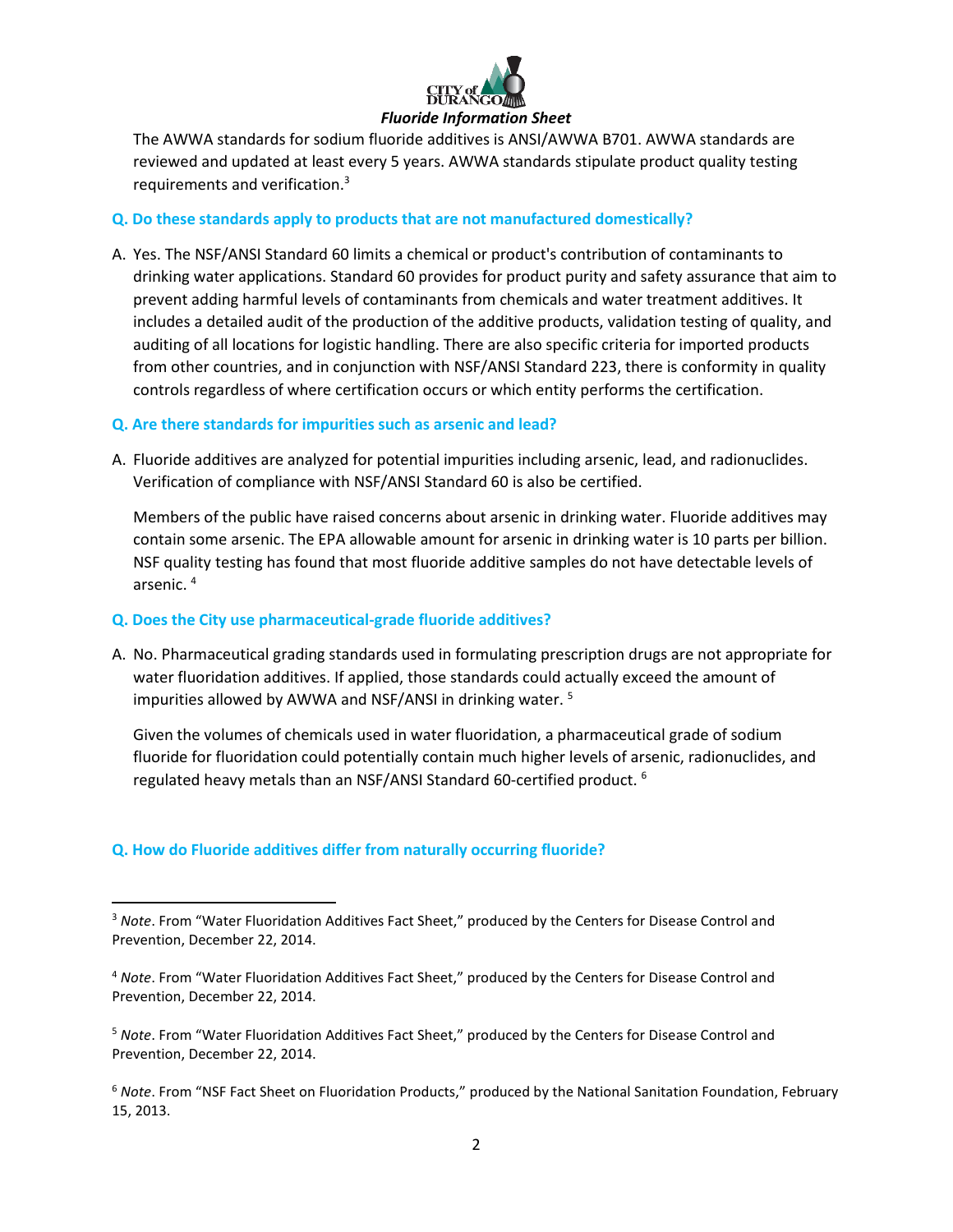

A. Fluoride from natural groundwater sources, such as calcium fluoride, is the same as "artificially" added fluorides, such as FSA or sodium fluoride.<sup>7</sup> The same fluoride ion is present in naturally occurring fluoride that is in fluoride drinking water additives.<sup>8</sup> The metabolism of fluoride does not differ depending on the chemical compound used or whether the fluoride is present naturally or added to the water supply. $9$ 

### **Q. Where does the City purchase fluoride from?**

 $\overline{\phantom{a}}$ 

A. The City purchases its sodium fluoride from Univar and is packaged under the Solvay Fluorides, LLC brand. Although the product is transported to Durango from a supplier in Farmington, Solvay Fluorides, LLC currently imports its sodium fluoride.

All Solvay Fluorides, LLC's sodium fluoride is certified to meet or exceed the purity required for use in water fluoridation systems. Composition and quality requirements for that use are governed by NSF International / ANSI (American National Standards Institute) Standard 60 and American Water Works Association Standard B701.

# **Q. What is fluoride's Maximum Contaminant Level for humans?**

- A. The Maximum Contaminant Level (MCL) for fluoride in drinking water is 4.0 parts per million. An MCL is the legal threshold limit on the amount of a substance that is allowed in public water systems under the Safe Drinking Water Act.
- **Q. What is the background level of fluoride that exists in the City reservoir prior to the water treatment process?**
- A. Naturally occurring fluoride concentrations in our raw water supply average 0.24 parts per million (ppm).

#### **Q. What quantity (i.e. how much) fluoride is added as part of the water treatment process?**

A. The Colorado Department of Public Health & Environment (CDPHE), Centers for Disease Control and Prevention (CDC), and the US Department of Health and Human Services (HHS) currently recommends a 0.7 ppm Fluoride concentration in drinking water for optimum oral health. Water Treatment Plant staff add fluoride at an average of 0.46 ppm throughout the year (continuously) in

<sup>&</sup>lt;sup>7</sup> Finney WF, Wilson E, Callender A, Morris MD, Beck LW. Re-examination of hexafluorosilicate hydrolysis [by fluoride NMR and pH measurement.](http://www.ncbi.nlm.nih.gov/pubmed/16683594) *Environ Sci Techno*l 2006; 40:8:2572.

<sup>&</sup>lt;sup>8</sup> Finney WF, Wilson E, Callender A, Morris MD, Beck LW. Re-examination of hexafluorosilicate hydrolysis [by fluoride NMR and pH measurement.](http://www.ncbi.nlm.nih.gov/pubmed/16683594) *Environ Sci Techno*l 2006; 40:8:2572.

<sup>9</sup> G.M. Whitford, F.C. Sampaio, C.S. Pinto, A.G. Maria, V.E.S. Cardoso, M.A.R. Buzalaf. [Pharmacokinetics](http://www.ncbi.nlm.nih.gov/pubmed/18514162)  [of ingested fluoride: Lack of effect of chemical compound.](http://www.ncbi.nlm.nih.gov/pubmed/18514162), Archives of Oral Biology, 53 (2008) 1037– 1041.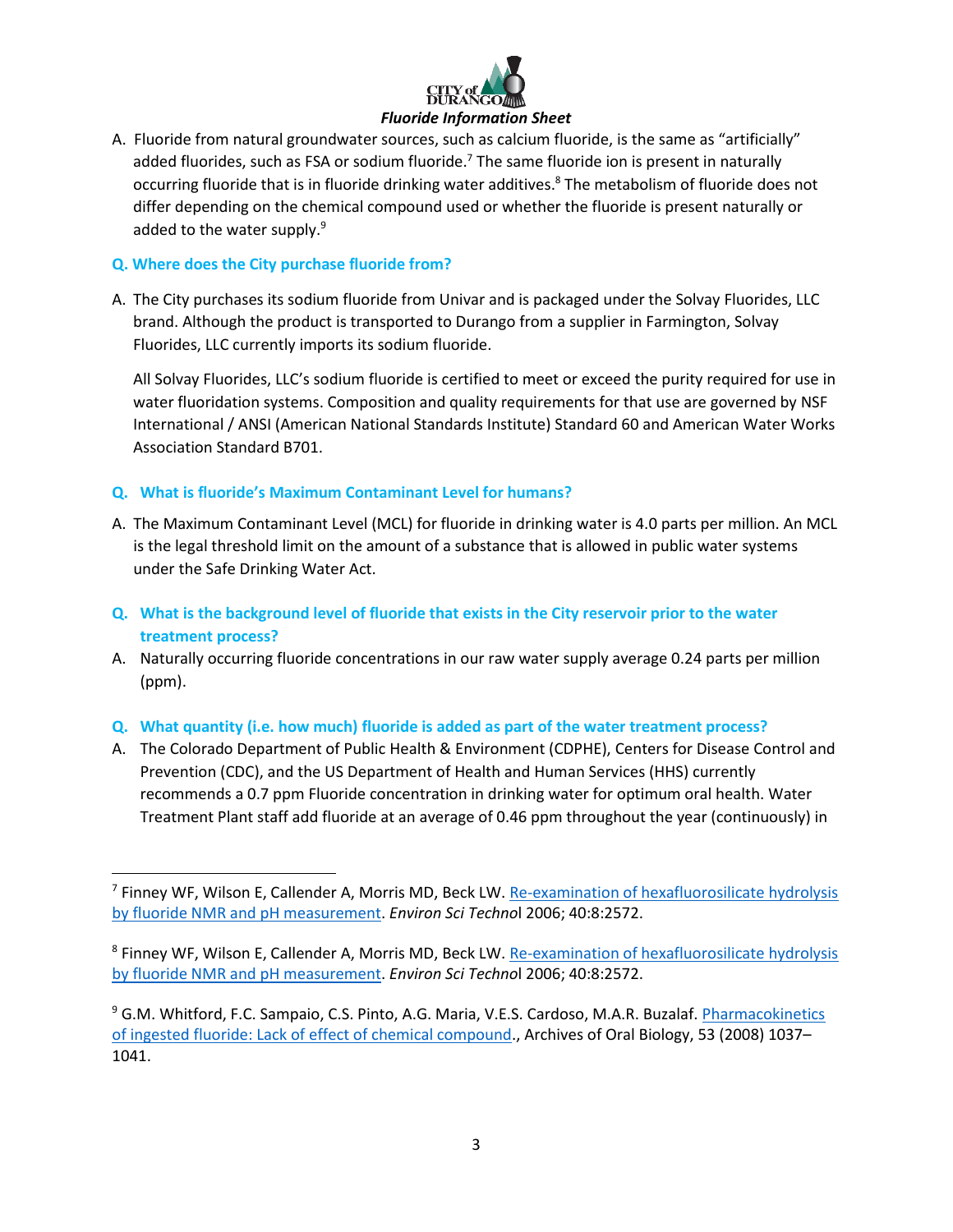

#### *Fluoride Information Sheet*

order to achieve the 0.7 ppm standard. This means that for every 1,000,000 parts of treated water, there are 0.7 parts of Fluoride in the City's drinking water.

# **Q. How much does it cost the City to fluoridate the public water supply?**

- A. The total cost to fluoridate City of Durango water in 2016 was \$34,500. That includes chemical (NaF), laboratory analysis/QC, feed system repair parts/materials, and labor to operate and maintain the system.
	- $\bullet$  NaF \$16,000
	- Laboratory analysis chemicals / QC -\$7,000
	- Feed system repair parts and materials \$1,500
	- $\bullet$  Labor \$10,000
- **Q. How can consumers be assured that the City consistently fluoridates its drinking water to current standards and regulations?**
- A. The City has invested in redundant instrumentation and analytical methods to measure fluoride concentrations at various treatment stages. In-house laboratory analysis of Fluoride concentration levels are monitored daily for process control purposes and reported to CDPHE's, Oral Health Unit. The City of Durango receives the "Excellence in Fluoridation" award from the CDPHE, CDC, and HHS on an annual basis dating back to 2012.
- **Q. What other Colorado Communities participate in CDPHE's voluntary Community Water Fluoridation Program?**
- A. In Colorado, over 50 Public Water systems service approximately 74% of the state's population participate in CDPHE's Community Water Fluoridation Program. In 2015 only 14 water systems, including the City of Durango, received the CDC Water Fluoridation Quality Award and the 2015 Colorado Excellence Award. These communities are:
	- The City of Arvada
	- The City of Boulder
	- Clifton Water District
	- Evergreen Metro District
	- The City of Fort Collins
	- The City of Fort Morgan
	- Left Hand Water
	- The City of Lafayette
	- The City of Longmont
	- The City of Louisville
	- The City of Loveland
	- Ute WCD